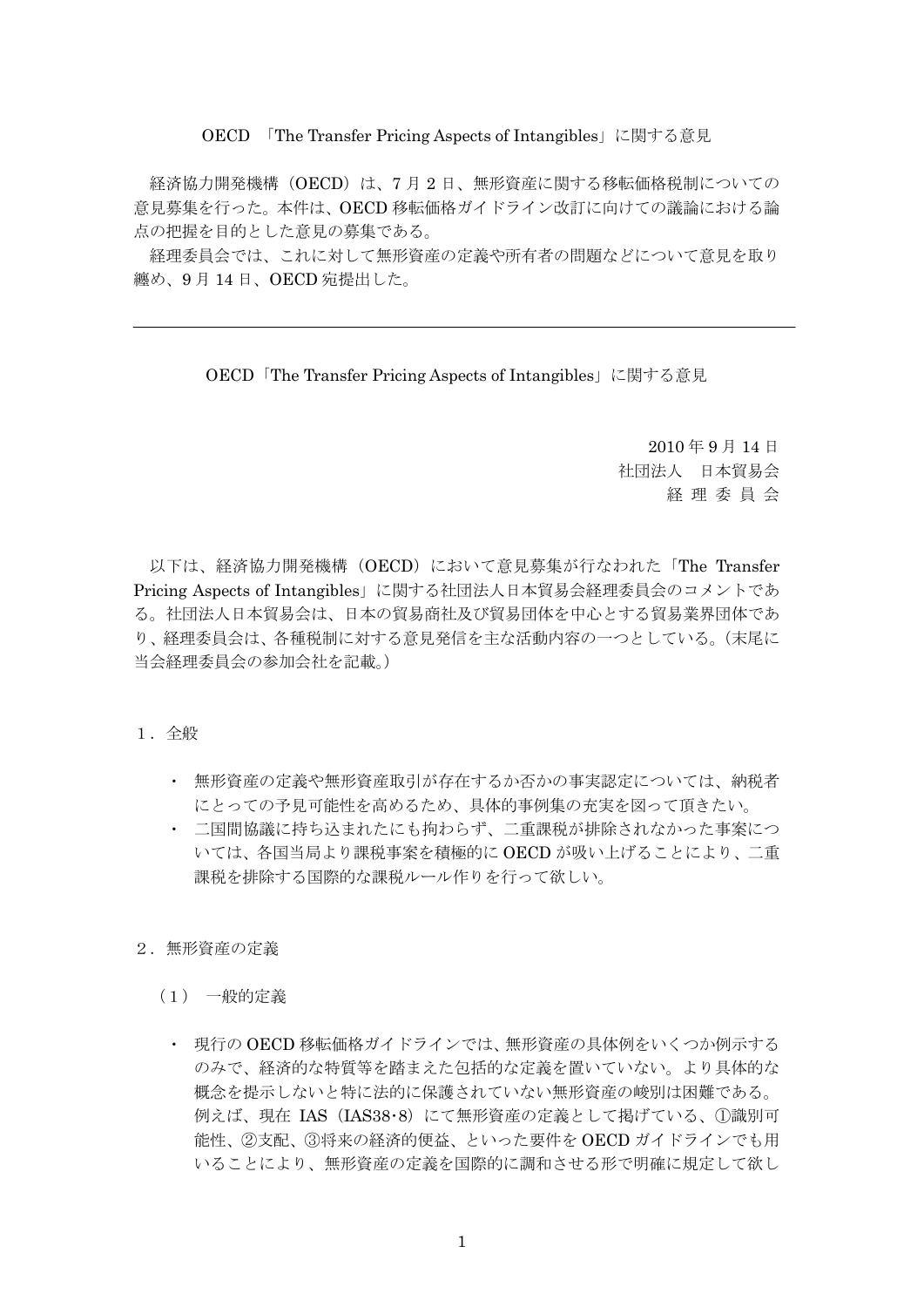い。

- ・ 無形資産創出の過程において、複数の有形資産或いは無形資産のシナジーにより形成 された無形資産も多く、更には他無形資産と重複しているケースもあり得ることから、 これら発展的無形資産も取り上げて欲しい。
- (2)人的資源・組織に関する無形資産
	- ・ 現行の OECD ガイドラインでは無形資産と人的役務に対する峻別が明確ではな いこともあり、わが国の国税庁移転価格事務運営要領においては、従業員の能力、 知識等の「人的資源に関する無形資産」やプロセス、ネットワーク等の「組織に 関する無形資産」を無形資産に含めているため税務執行における裁量の余地が大 きくなっている。経営者・従業員・従業員チームが企業活動における経験等を通 じて得た、経営、営業等のノウハウについては、無形資産に該当しないことを明 記して欲しい。ノウハウや企業秘密のようなもの、特に経験から得られるような ものは、寧ろ個人に属しているものであり、必ずしも企業に属しているものでは ない。このようなものまでが企業間の配分を決定する税制上の重要な要素となる ことは妥当とは考えにくい。
- (3) 役務提供取引と無形資産取引の峻別
	- ・ ノウハウや企業秘密のような識別が困難で企業が法的な所有者とならないものを 無形資産に含める場合、雇用関係に基づく役務提供との区分けが明示的なものと なるように頂きたい。
	- ・ 事業に係る高度なマネジメント技能等について付加価値の高い役務提供(High Value Service) (注) を行ったとして、あたかも無形資産を供与したかのように 利益分割法の適用が税務当局と議論になることがある。High Value Service を含 む役務提供取引と無形資産取引との線引きを明確化して欲しい。
		- (注)2003 年 9 月 5 日付米国 IRS Proposed Regulation1.482-9 において、「付 加価値の高い或いは高度に統合され個別に評価することが容易でない役 務提供取引」については利益分割法を用いるのが適当という考え方が示さ れている(但し、2006 年 7 月 31 日付 Final Regulation にて削除)。
	- ・ 今回の改訂に Chapter VII が明示的に入っていないが、役務提供が無形資産に含 まれると いう問題意識は、Chapter VII 上でも規定されていることでもあり、同章も整合し

て改訂される必要がある。

- (4) 天然資源権益の除外
	- ・ 現行 OECD ガイドラインでは天然資源の権益が無形資産に該当しないと明記さ れていないが、天然資源の採取の権利自体が超過収益の源泉とはなり得ないにも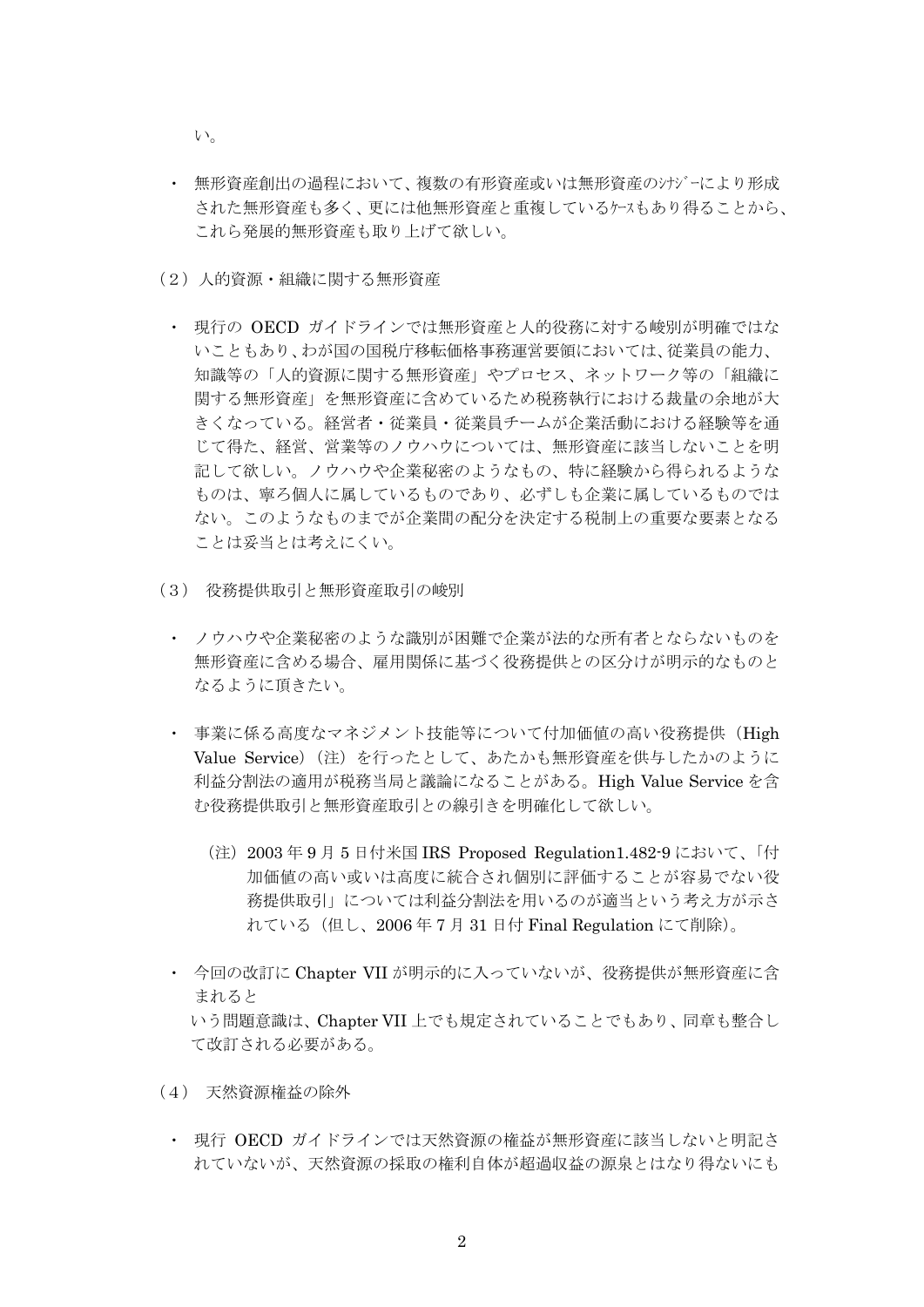拘わらず、税務執行当局が無形資産と認定した場合は、その無形資産の形成に貢 献したとして権益に対する経済的な所有権を主張されることが考えられる。 OECD ガイドラインにおいて、天然資源の権益が移転価格税制上の無形資産に該 当しないことを明記して欲しい。

- 3.無形資産の所有者
	- ・ 国外関連者が無形資産を形成、維持、発展させた場合の、無形資産の所有者(超 過利益が帰属する者という意味で)について明確な規定を持たないため、この点 を明確にして欲しい。
- 4.無形資産取引に関する移転価格算定方法
	- ・ 無形資産取引に関する移転価格算定方法についても、最適法の考えを採用するの であれば、それぞれの移転価格算定方法を適用すべきケースの詳細を開示して欲 しい。特に残余利益分割法を適用する際の要件である、「ユニークで価値のある資 産(現行 OECD ガイドライン para3.19)」とはどのようなものかを明示した上で、 ルーティンプロフィットの定義及び算定方法、更に残余利益を分割する際の配分 の基準(貢献度の評価基準)・手法等を明確にして欲しい。
	- ・ 無形資産取引は主に「譲渡」と「使用許諾取引」とに分けられることから、移転 価格算定方法についても明確に分類した上で規定を設けて欲しい。
	- ・ 現状の Annex to Chapter Ⅵの例示を拡充することにより、充実したガイドライ ンを目指して頂きたい。
	- ・ ロケーション・セービングによって生じた利益は無形資産の寄与とは無関係であ ることから、これらを明確に峻別する必要がある。

以 上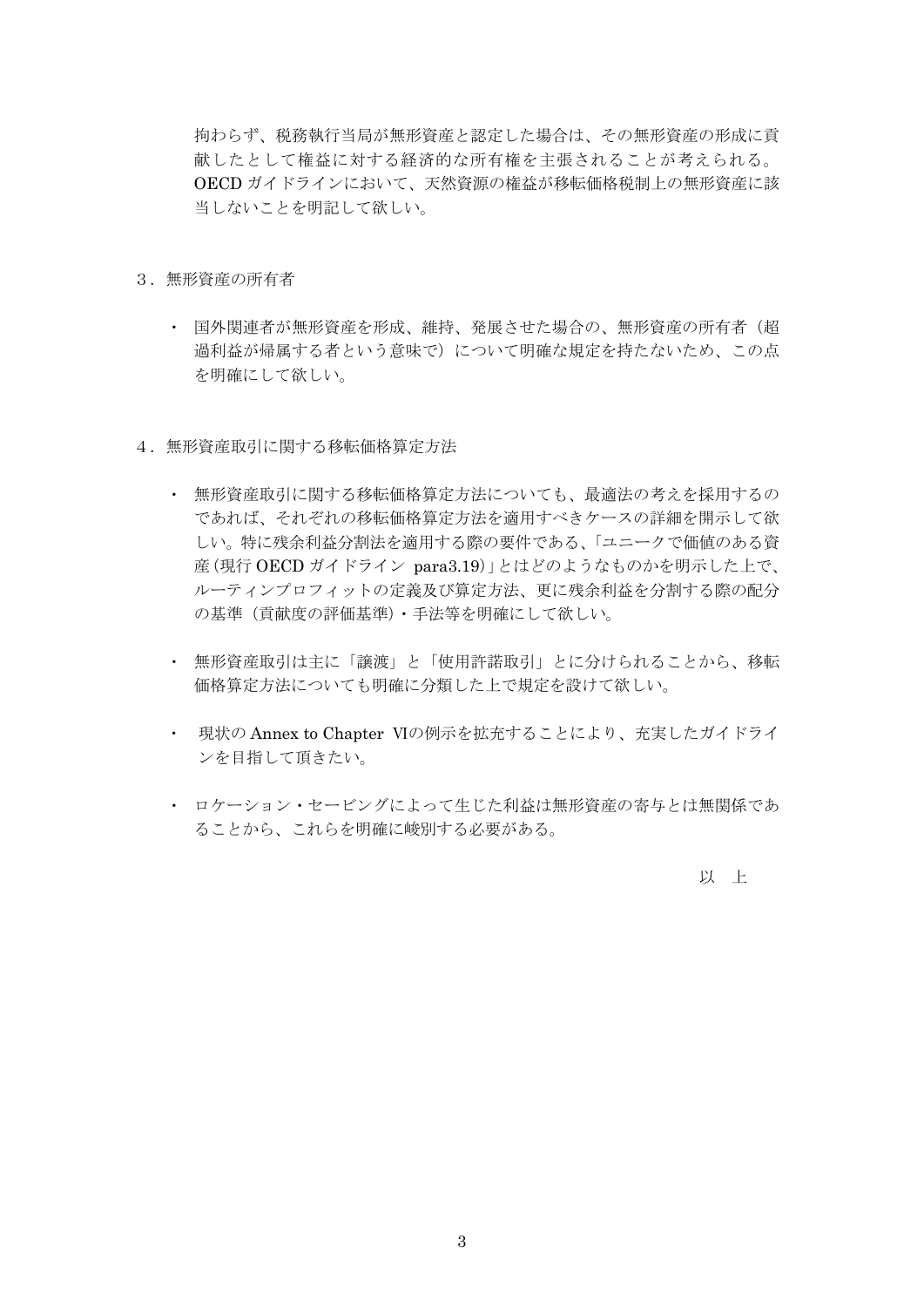# 社団法人日本貿易会

〒105-6106 東京都港区浜松町2-4-1 世界貿易センタービル6階 URL http://www.jftc.or.jp/

## 経理委員会委員会社

CBC株式会社 蝶理株式会社 阪和興業株式会社 株式会社日立ハイテクノロジーズ 稲畑産業株式会社 伊藤忠商事株式会社 岩谷産業株式会社 JFE商事ホールディングス株式会社 兼松株式会社 興和株式会社 丸紅株式会社 三菱商事株式会社 三井物産株式会社 長瀬産業株式会社 野村貿易株式会社 神栄株式会社 双日株式会社 住金物産株式会社 住友商事株式会社 豊田通商株式会社 ユアサ商事株式会社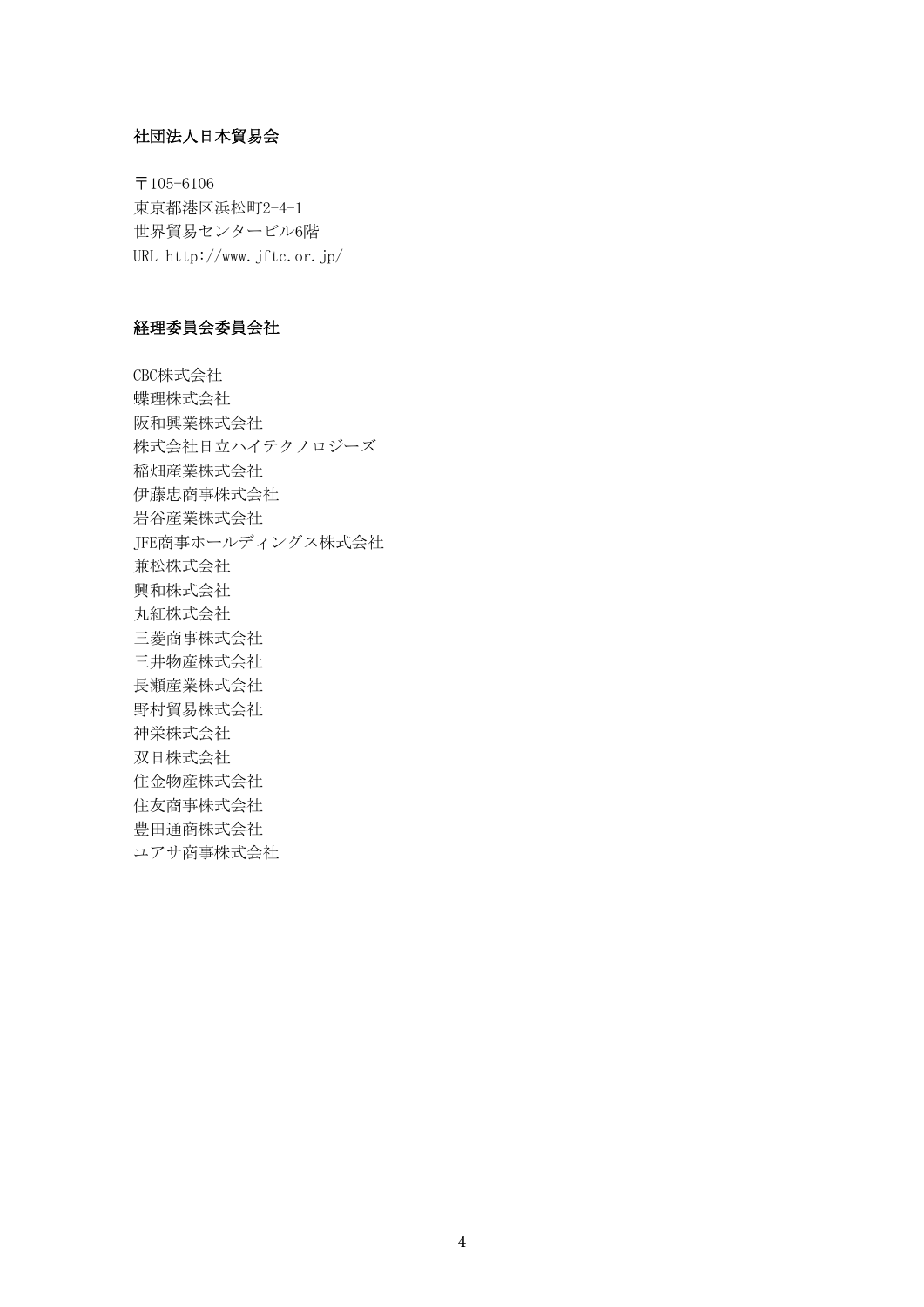# Comments on OECD "The Transfer Pricing Aspects of Intangibles"

September 14, 2010 Accounting & Tax Committee Japan Foreign Trade Council, Inc.

The following are the comments of the Accounting & Tax Committee of the Japan Foreign Trade Council, Inc. in response to the solicitation of comments by OECD regarding "The Transfer Pricing Aspects of Intangibles." The Japan Foreign Trade Council is a trade-industry association with trading companies and trading organizations as its core members, while one of the main functions of its Accounting & Tax Committee is to respond to developments in tax related matters. (Member companies of the Accounting & Tax Committee of JFTC are listed at the end of this document.)

## 1. General Comments

- To improve predictability for taxpayers, we request the inclusion of more descriptive examples pertaining to the definition of intangibles and to the determination of facts regarding whether transactions of intangibles exist.
- Regarding cases where double taxation has not be eliminated notwithstanding mutual agreement procedure, we would like to see OECD establish international rules for the elimination of double taxation by actively gathering information on pertinent cases from national authorities.

## 2. Definition of Intangibles

## (1) General Definition

• The current OECD Transfer Pricing Guidelines do not go beyond giving some specific examples of intangibles and do not contain a comprehensive definition that reflects the economic and other characteristics of intangibles. Unless more concrete concepts are laid down, it will be difficult to clearly identify intangibles that are not protected by law.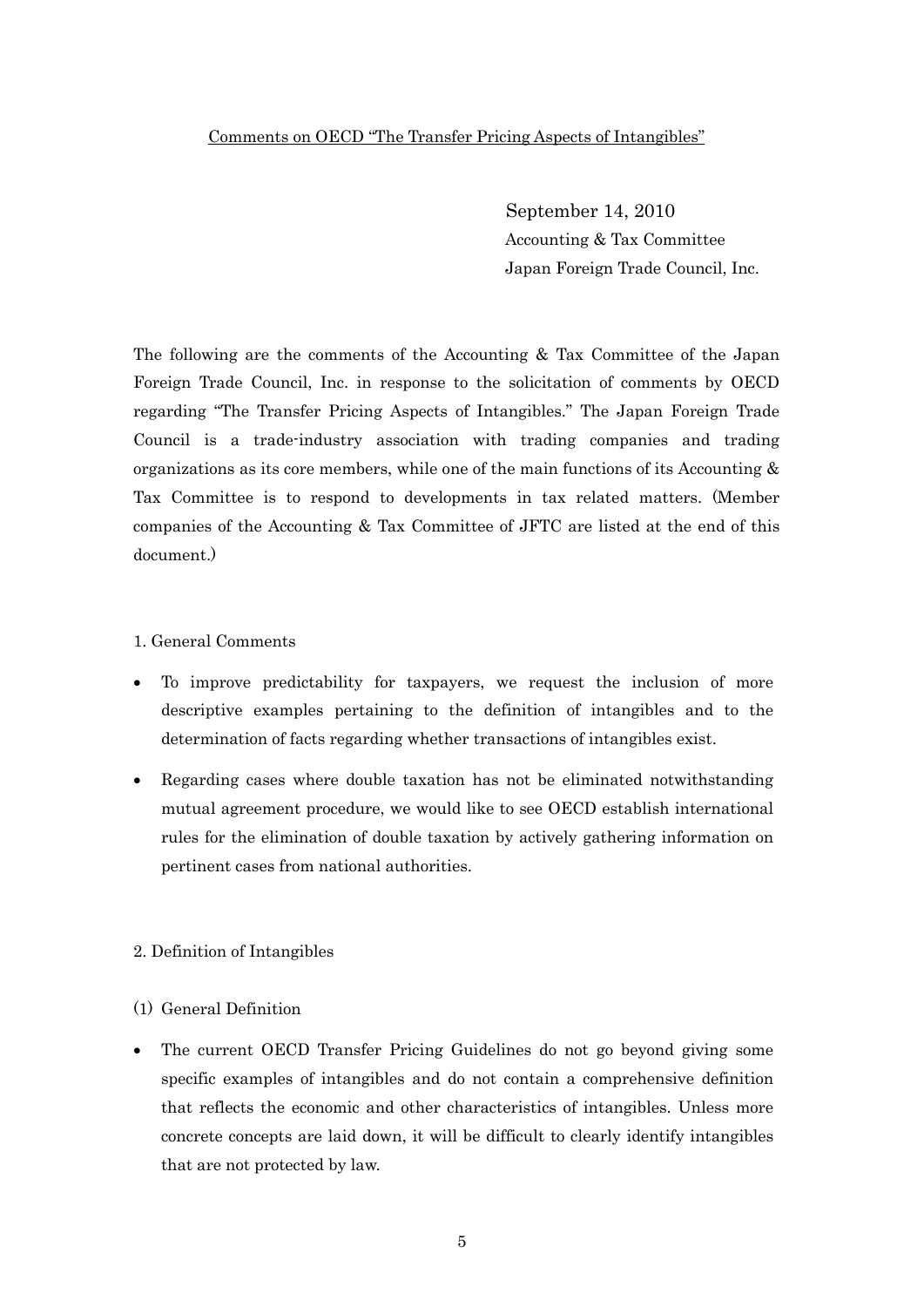For example, the definition of intangibles in IAS 38 paragraph 8 to 17 refers to (1) identifiability, (2) control, and (3) future economic benefits. We request that the definition of intangibles be clarified and internationally harmonized through inclusion of these factors in the OECD Guidelines.

- Regarding the formation of intangibles, intangibles are frequently formed through synergy among multiple tangible and/or intangible assets. Moreover, intangibles may overlap with other intangibles. Therefore, we request that complex intangibles be also covered.
- (2) Intangibles Pertaining to Human Resources and Organization
- The current OECD Guidelines do not draw a clear distinction between intangibles and personal services. Partly because of this, the Japanese National Tax Agency's administrative guidelines entitled Commissioner's Directive on the Operation of Transfer Pricing include the following in intangibles: know-how and experience of employees and other forms of intangibles pertaining to human resources, and processes, networks, and other forms of intangibles pertaining to organization. The inclusion of these factors provides considerable room for discretion in tax administration. We request that OECD include explicit provisions to exclude from intangibles the management, operational, and other types of know-how obtained by managers, employees, and employee teams from their experiences in corporate activities. Know-how, trade secrets, and other factors that are obtained as a result of experience essentially pertain to the individual and do not necessarily constitute assets of the company. It is not justified to identify these matters as important factors in taxation that determine allocation of benefits between associated enterprises.
- (3) Distinction between Transactions in Services and Intangibles
- Such factors as know-how and trade secrets are difficult to recognize and are not subject to legal ownership by the company. If such factors are to be included in intangibles, we request that an explicit distinction be made with services provided under employment agreement.
- Regarding business-related high-level management skills, conflicts may arise with tax authorities concerning the application of the profit split method to the provision of high value services\* on the grounds that this is equivalent to the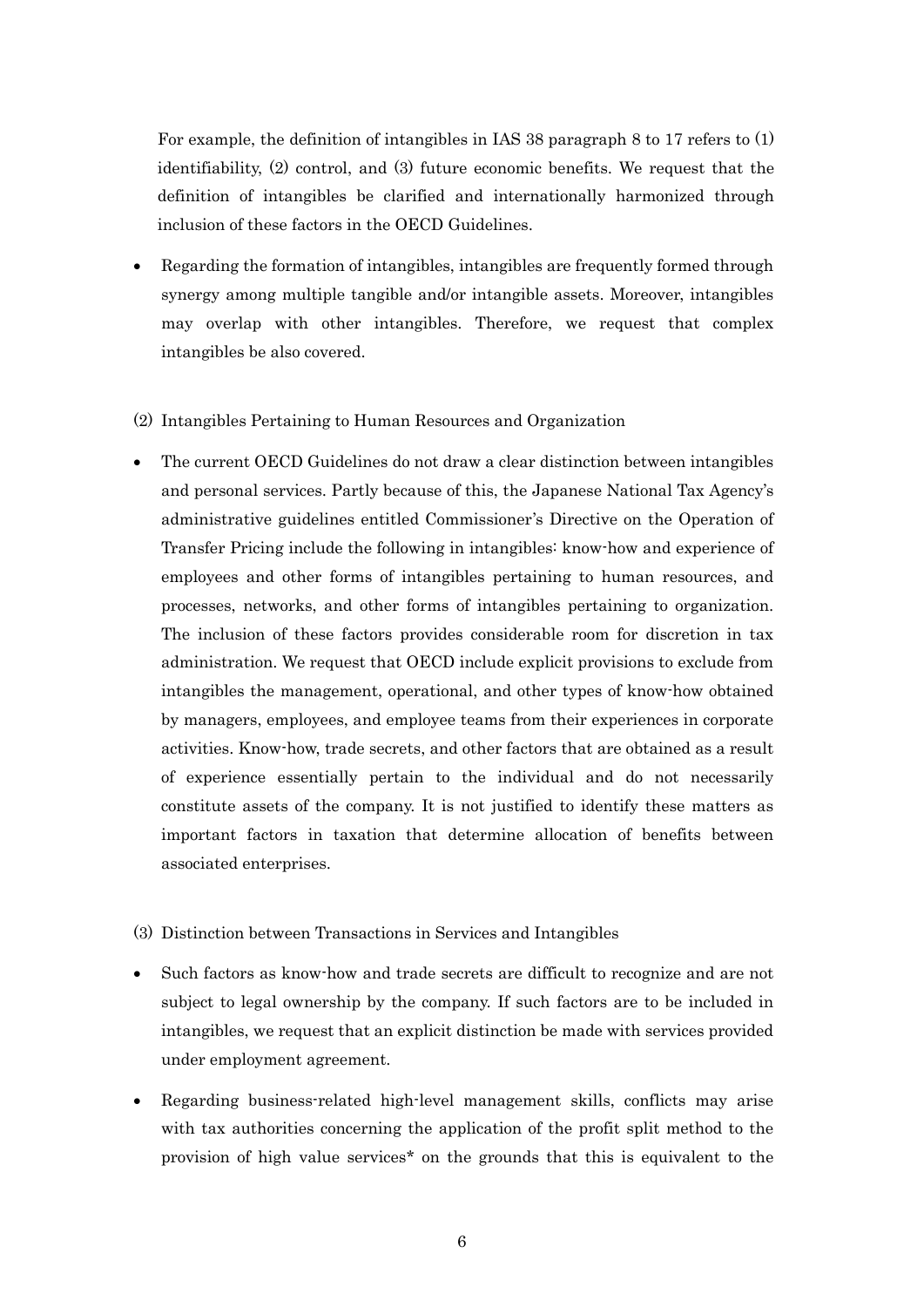provision of intangible assets. We request that a clear distinction be made between service transactions, including high value services, and transactions of intangibles.

 \*Note: United States IRS Proposed Regulation section 1.482-9 dated September 5, 2003 states that the application of the profit split method would be appropriate in controlled service transactions involving "high value services or transactions that are highly integrated and cannot be reliably evaluated on a separate basis." (However, this statement was deleted from the Final Regulation dated July 31, 2006.)

- Chapter VII is not explicitly included in the proposed revision. However, the provisions of Chapter VII are based on the assumption that services are included in intangibles. Therefore, to ensure consistency, Chapter VII should be included in the revision.
- (4) Exclusion of Rights to the exploitation and production of Natural Resources
- The current OECD Guidelines do not explicitly state that rights to natural resources do not constitute intangibles. The rights to extract natural resources cannot in themselves be a source of excess profits. However, if the tax authorities recognize such rights as intangibles, claims of economic ownership may be made against extraction rights on the grounds that they contribute to the formation of intangible assets. We request that provisions be included in the OECD Guidelines explicitly stating that rights to natural resources do not constitute intangible assets in transfer pricing taxation.

#### 3. Ownership of Intangibles

• There are no explicit provisions determining ownership of an intangible asset (owner to whom excess profits accrue) when an overseas affiliate has formed, maintained, and developed the intangible asset. We request that this matter be clarified.

#### 4. Calculation of Transfer Prices in Transactions of Intangibles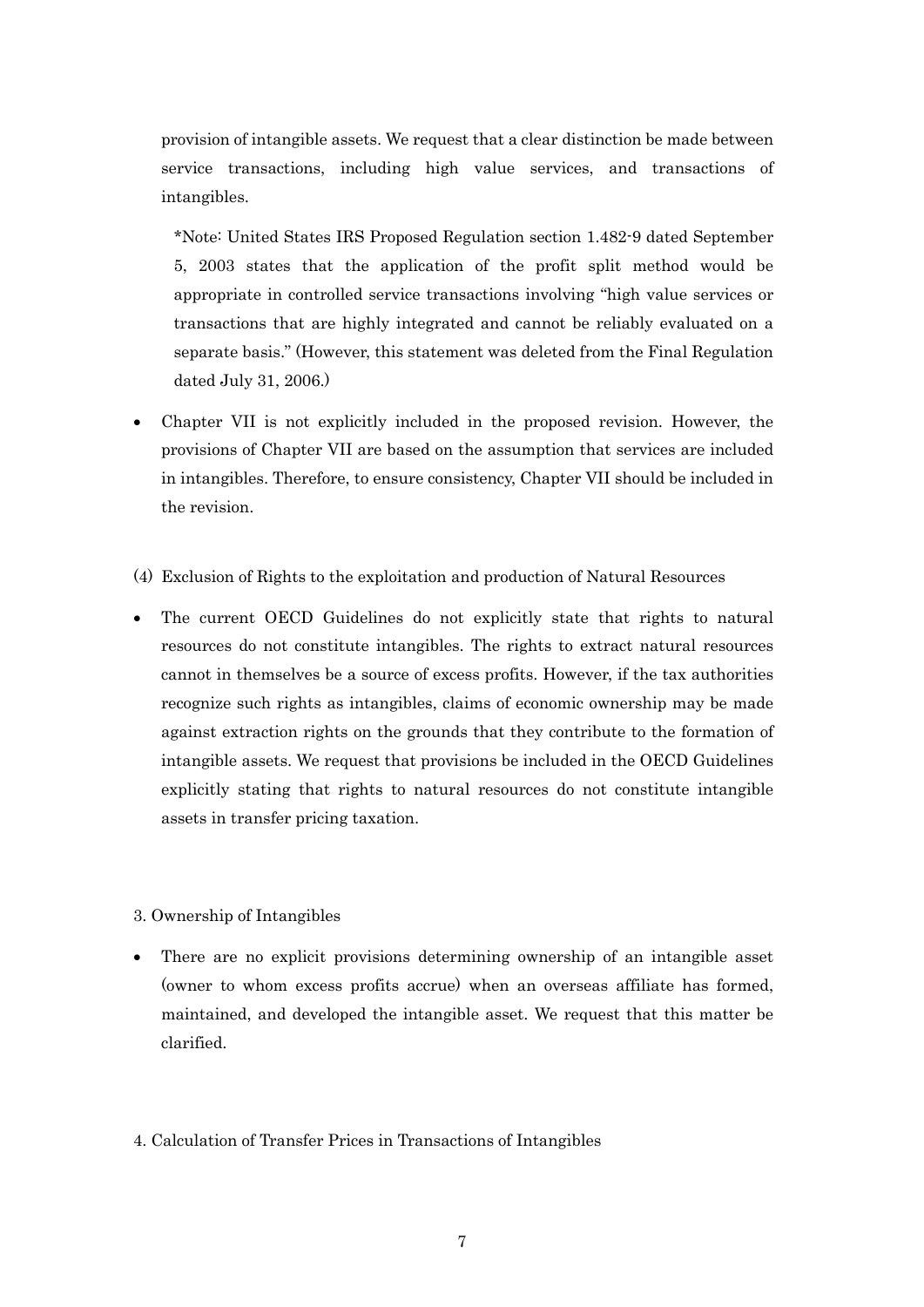- If a "best method approach" is to be used for calculating transfer prices in transactions of intangibles, we request that details be given of the cases to which specific calculation methods can be applied. In particular, when the residual profit split method is to be used, one of the conditions is "any unique and valuable assets" (OECD Guidelines paragraph 3.19). We request that the meaning of this be clarified. We also request clarification of the definition and calculation method of "routine profit," and standards (standards for assessment of contribution) and methodology for allocation when residual profit is split.
- Transactions of intangibles can be mainly categorized into "transfer" and "licensing." Therefore, we request stipulation of transfer price calculation methods based on the establishment of clear categories.
- In order to improve the Guidelines, we request the inclusion of more descriptive examples in the current Annex to Chapter VI.
- Profits generated by location saving are unrelated to contributions to intangibles. Therefore, it is necessary to establish a clear distinction between these factors.